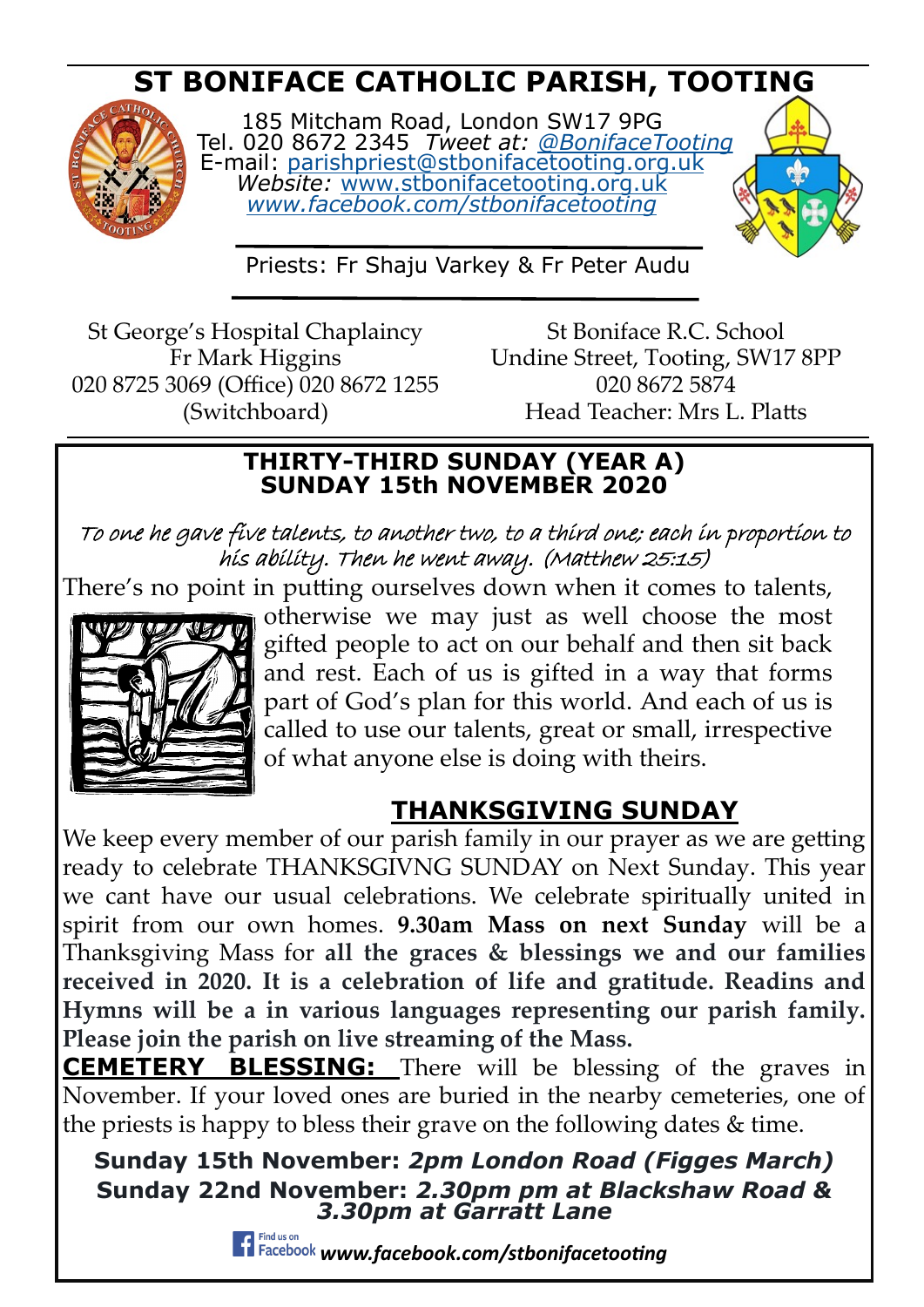#### **ENTRANCE ANTIPHON**

*The Lord said: I think thoughts of peace and not of affliction. You will call upon me, and I will answer you, and I will lead back your captives from every place.*

# **CONFITEOR / I CONFESS**

I confess to almighty God and to you, my brothers and sisters, that I have greatly sinned in my thoughts and in my words, in what I have done and in what I have failed to do, through my fault, through my fault, through my most grievous fault; therefore I ask blessed Mary ever-Virgin, all the Angels and Saints, and you, my brothers and sisters, to pray for me to the Lord our God.

#### **THE GLORIA**

Glory to God in the highest, and on earth peace to people of good will.

We praise you, we bless you, we adore you, we glorify you, we give you thanks for your great glory, Lord God, heavenly King, O God, almighty Father.

Lord Jesus Christ, Only Begotten Son, Lord God, Lamb of God, Son of the Father, you take away the sins of the world, have mercy on us; you take away the sins of the world, receive our prayer; you are seated at the right hand of the Father, have mercy on us.

For you alone are the Holy One, you alone are the Lord, you alone are the Most High, Jesus Christ, with the Holy Spirit, in the glory of God the Father. Amen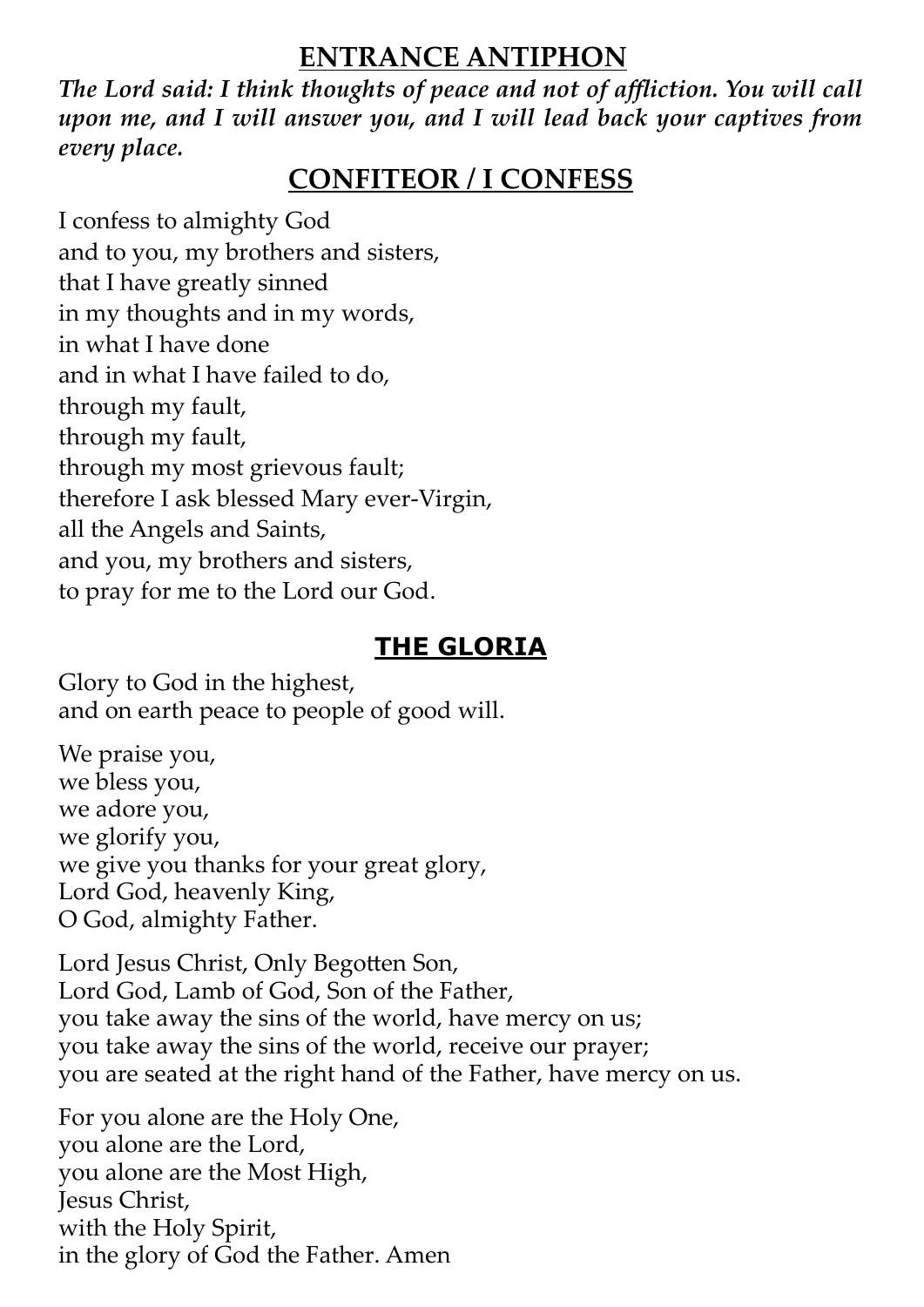# **LITURGY OF THE WORD**

**First reading Proverbs 31:10-13,19-20,30-31**

*A reading the book Proverbs* 



**A perfect wife – who can find her? She is far beyond the price of pearls. Her husband's heart has confidence in her, from her he will derive no little profit. Advantage and not hurt she brings him all the days of her life. She is always busy with wool and with flax, she does her work with eager hands. She sets her hands to the distaff, her fingers grasp the spindle. She holds out her hand to the poor, she opens her arms to the needy. Charm is deceitful, and beauty empty; the woman who is wise is the one to praise. Give her a share in what her hands have worked for, and let her works tell her praises at the city gates.**

*The word of the Lord. R. Thanks be to God*

#### *RESPONSORIAL PSALM: PS 127*

### *R. O blessed are those who fear the Lord.*

O blessed are those who fear the Lord and walk in his ways! By the labour of your hands you shall eat. You will be happy and prosper. **R.**

Your wife will be like a fruitful vine in the heart of your house; your children like shoots of the olive, around your table. **R.**

Indeed thus shall be blessed the man who fears the Lord.

May the Lord bless you from Zion all the days of your life! **R.**

#### **SECOND READING** 1 Thessalonians 5:1-6

*A reading from the first letter of Paul to Thessalonians 4:13-18*

You will not be expecting us to write anything to you, brothers, about 'times and seasons', since you know very well that the Day of the Lord is going to come like a thief in the night. It is when people are saying, 'How quiet and peaceful it is' that the worst suddenly happens, as suddenly as labour pains come on a pregnant woman; and there will be no way for anybody to evade it.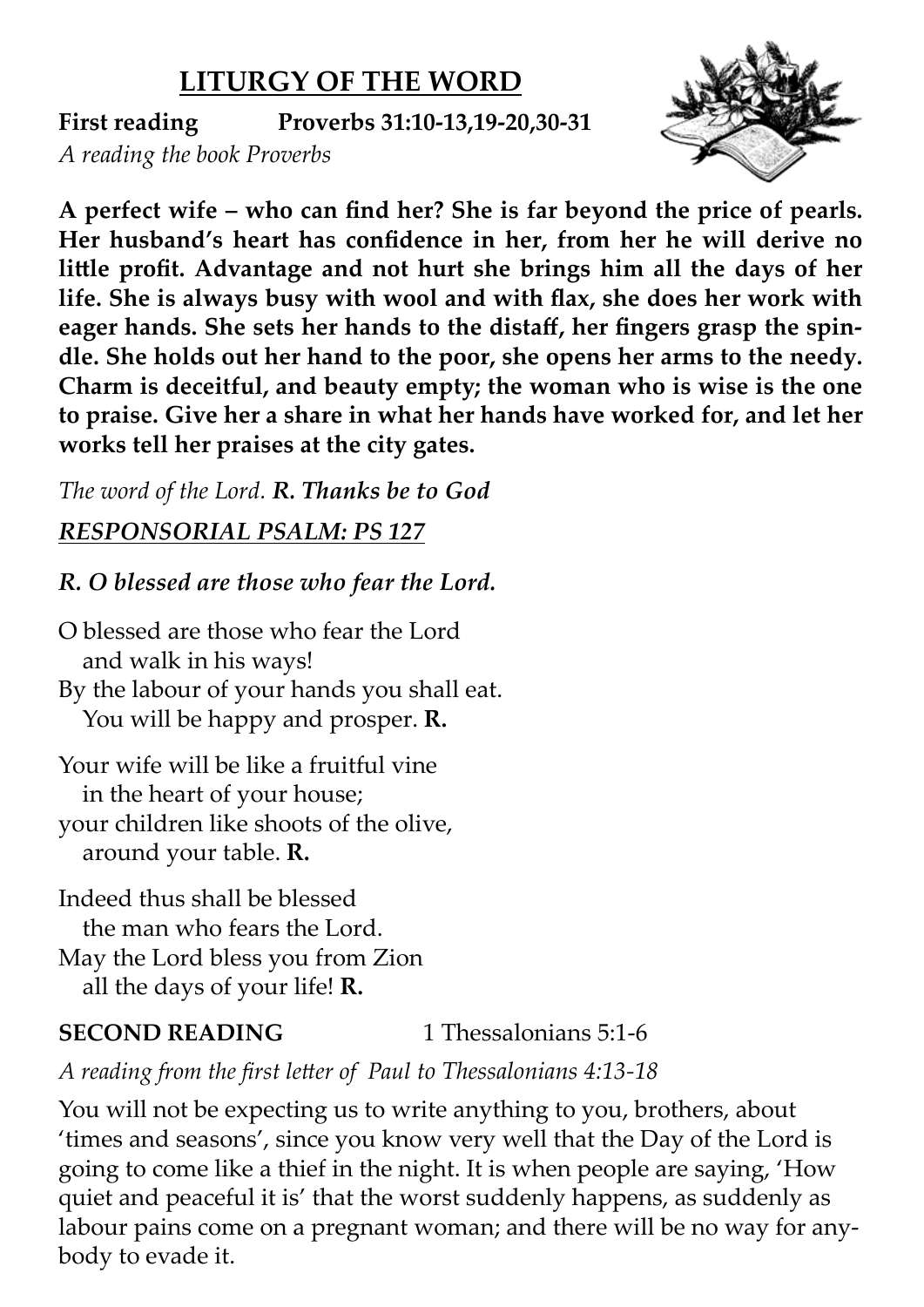But it is not as if you live in the dark, my brothers, for that Day to overtake you like a thief. No, you are all sons of light and sons of the day: we do not belong to the night or to darkness, so we should not go on sleeping, as everyone else does, but stay wide awake and sober.

*The word of the Lord. R. Thanks be to God*

#### **Gospel Acclamation Alleluia, alleluia!**

*Make your home in me, as I make mine in you. Whoever remains in me bears fruit in plenty.* **Alleluia!**

### **Gospel Matthew 25:14-30**

You have been faithful in small things: come and join in your master's happiness Jesus spoke this parable to his disciples: 'The kingdom of Heaven is like a man on his way abroad who summoned his servants and entrusted his property to them. To one he gave five talents, to another two, to a third one; each in proportion to his ability. Then he set out.

'The man who had received the five talents promptly went and traded with them and made five more. The man who had received two made two more in the same way. But the man who had received one went off and dug a hole in the ground and hid his master's money.

'Now a long time after, the master of those servants came back and went through his accounts with them. The man who had received the five talents came forward bringing five more. "Sir," he said "you entrusted me with five talents; here are five more that I have made."

'His master said to him, "Well done, good and faithful servant; you have shown you can be faithful in small things, I will trust you with greater; come and join in your master's happiness."

'Next the man with the two talents came forward. "Sir," he said "you entrusted me with two talents; here are two more that I have made." His master said to him, "Well done, good and faithful servant; you have shown you can be faithful in small things, I will trust you with greater; come and join in your master's happiness."

'Last came forward the man who had the one talent. "Sir," said he "I had heard you were a hard man, reaping where you have not sown and gathering where you have not scattered; so I was afraid, and I went off and hid your talent in the ground. Here it is; it was yours, you have it back." But his master answered him, "You wicked and lazy servant! So you knew that I reap where I have not sown and gather where I have not scattered? Well then, you should have deposited my money with the bankers, and on my return I would have recovered my capital with interest.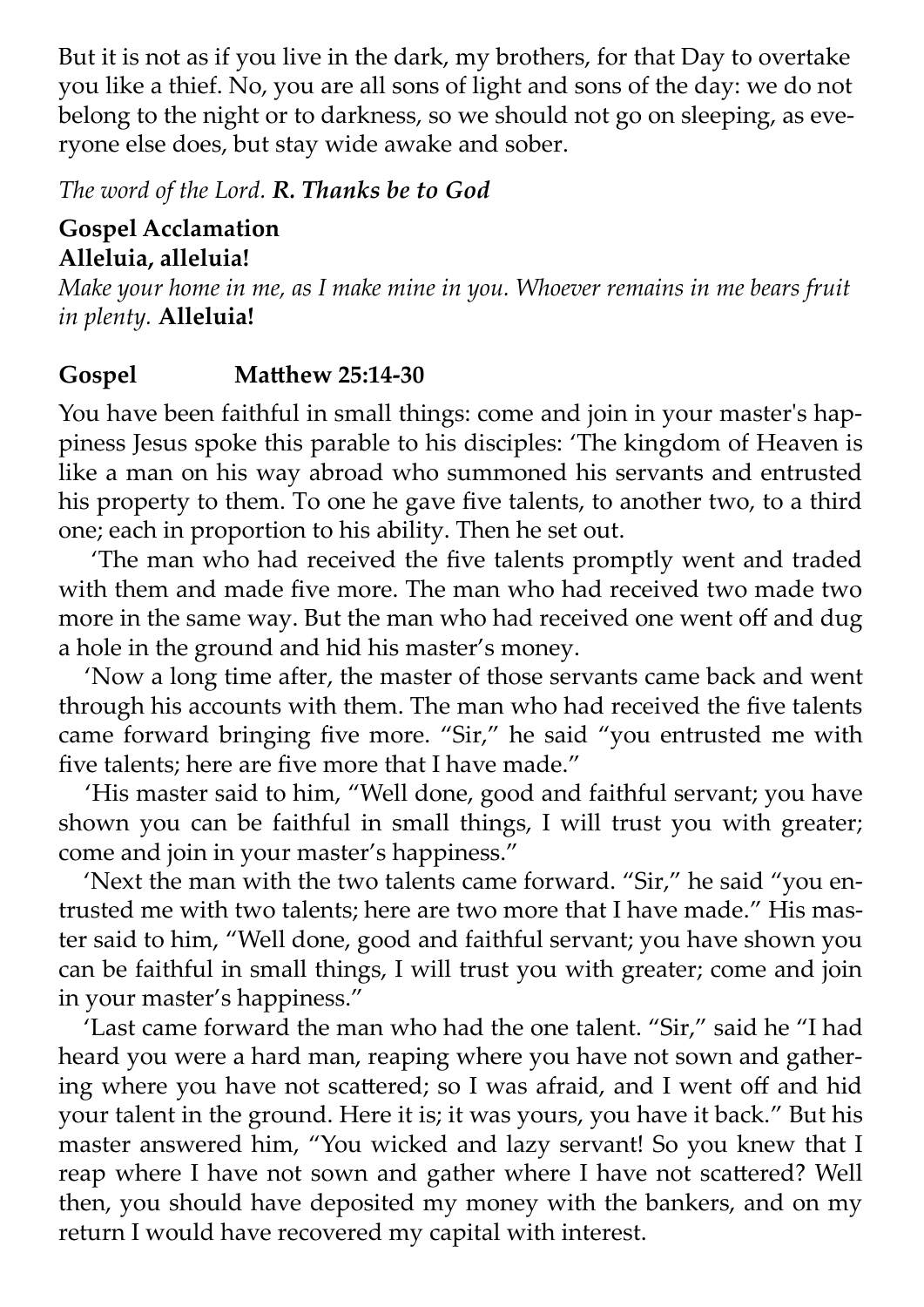So now, take the talent from him and give it to the man who has the five talents. For to everyone who has will be given more, and he will have more than enough; but from the man who has not, even what he has will be taken away. As for this good-for-nothing servant, throw him out into the dark, where there will be weeping and grinding of teeth."'

The Gospel of the Lord. **R**. Praise to you, Lord Jesus Christ."

#### **THE NICENE CREED**

**I believe in one God, the Father almighty, maker of heaven and earth, of all things visible and invisible.**

**I believe in one Lord Jesus Christ, the Only Begotten Son of God, born of the Father before all ages. God** 



**from God, Light from Light, true God from true God, begotten, not made, consubstantial with the Father; Through him all things were made.
For us men and for our salvation he came down from heaven, and by the Holy Spirit (all bow)** *was incarnate of the Virgin Mary, and became man.*

**For our sake he was crucified under Pontius Pilate, he suffered death and was buried, and rose again on the third day in accordance with the Scriptures. He ascended into heaven and is seated at the right hand of the Father. He will come again in glory to judge the living and the dead and his kingdom will have no end.**

**I believe in the Holy Spirit, the Lord, the giver of life, who proceeds from the Father and the Son, who with the Father and the Son is adored and glorified, who has spoken through the prophets.**

**I believe in one, holy, catholic, and apostolic Church. I confess one baptism for the forgiveness of sins and I look forward to the resurrection of the dead and the life of the world to come. Amen.**

# **THE LITURGY OF THE EUCHARIST**

#### **Pray brothers and sisters that my sacrifice and your may be acceptable to God, the Almighty Father.**

*May the Lord accept the sacrifice at your hands for the praise and glory of his name, for our good and the good of all his holy Church.*

### **THE MYSTERY OF FAITH**

*We proclaim your Death, O Lord, and profess your Resurrection until you come again.*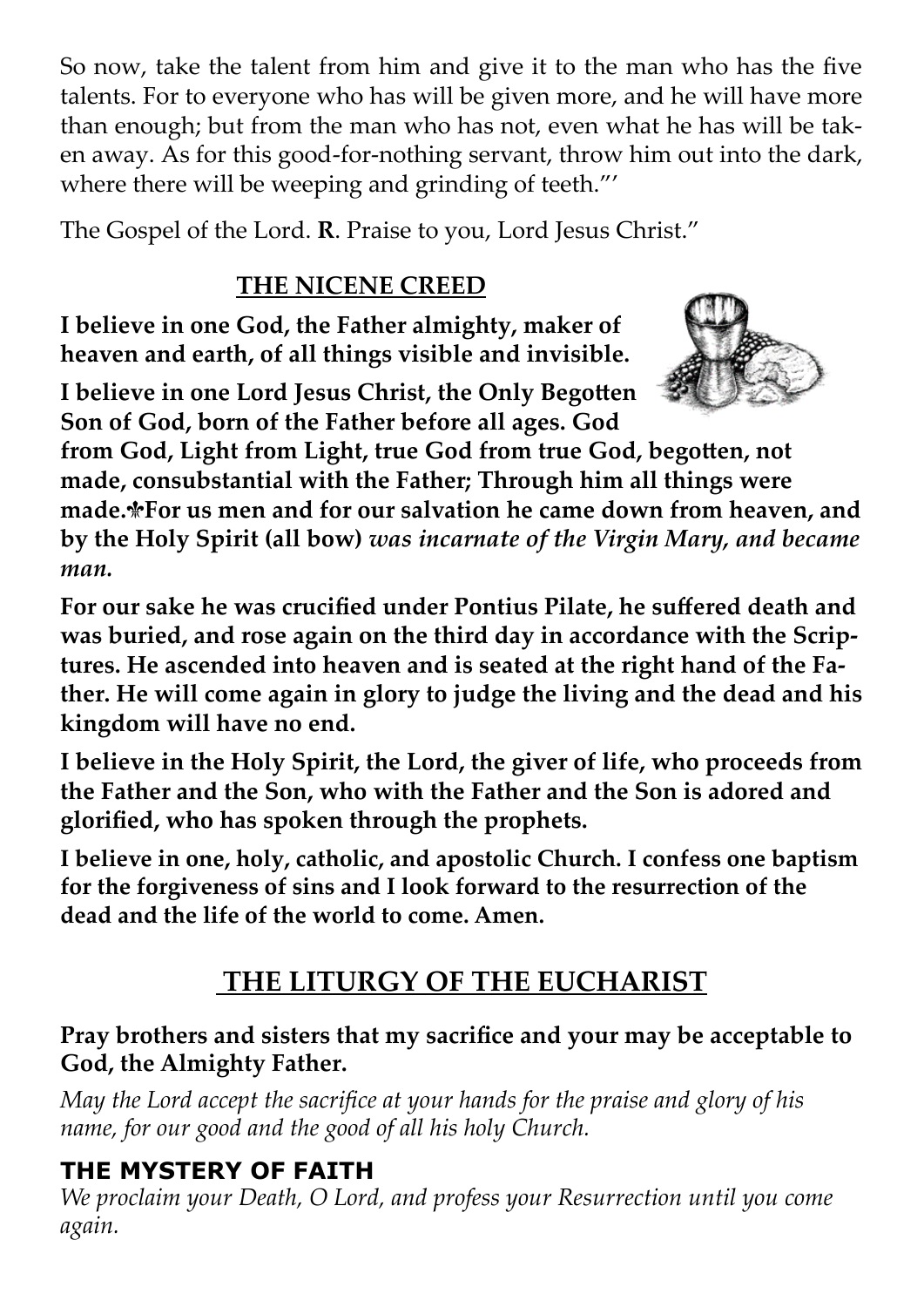**COMMUNION ANTIPHON:** *Amen, I say to you, whatever you ask in prayer, believe that you will receive, and it shall be given to you, says the Lord.*

# **PARISH INFORMATION, FAITH NEWS & MISSION**

**LIVE STERAMING OF MASS: Monday to Sunday at 9.30am. Saturday 9.30am & 6.30pm. Please go to YouTube and type St Boniface Church Tooting to access our channel to watch live streaming or any old video.** 

**LIVE STERAMING OF ADORATION: 10am to 1pm Monday to Sunday.**

**ROSARY TO PRAY FOR HOLY SOULS IN THE MONTH OF NO-VEMBER: Please join online for Rosary everyday at 6.30pm to pray for Holy Souls.**

**CHURCH OPENING HOURS FOR PRIVATE PRAYER: 10am to 1pm.** Please come and spend some time in prayer with the Lord in the blessed sacraments during Adoration everyday 10am to 1pm.

**CHURCH OFFERING:** You can make your offering/donations when you visit the Church for private prayer. Encourage you to go to Church at least on weekend and spend some time in prayer. **Please drop your envelops/ offering in the offering boxes which can be found at the entrance and exits or the card machines at the back of the Church. Many thanks.**

**BAPTISMS:** No baptisms until 5th December.

**WEDDING**: Can be arranged with maximum 6 people

**FUNERAL:** Can be arranged with maximum 30 people.

**CONFESSIONS**: Please speak to a priest.

**PARISH OPEN HOUSE:** Closed during lockdown. The next Open House is on Friday 4th December.

**PARISH OFFICE:** Please contact by email: tooting@rcaos.org.uk or by phone at 0208 672 2345.

**PARISH COUNCIL:** Will meet on **Thursday 10th December** . **FINANCE COMMITTEE**: Will meet on **Tuesday 8th December. FIRST HOLY COMMUNION CATECHISTS**: Will meet on **Monday 7th December** and **CONFIRMATION CATECHISTS** on **Wednesday 9th December.** All the meetings will be in the Parish Main Hall/by Zoom at 7.15pm.

**LET US CONTINUE TO PRAY:** For all those who are affected by Coronavirus especially healthcare workers and all frontline workers. We say a Big thank you to all of them for looking after us and our loved ones. Thank you to each one of you for your prayers and support.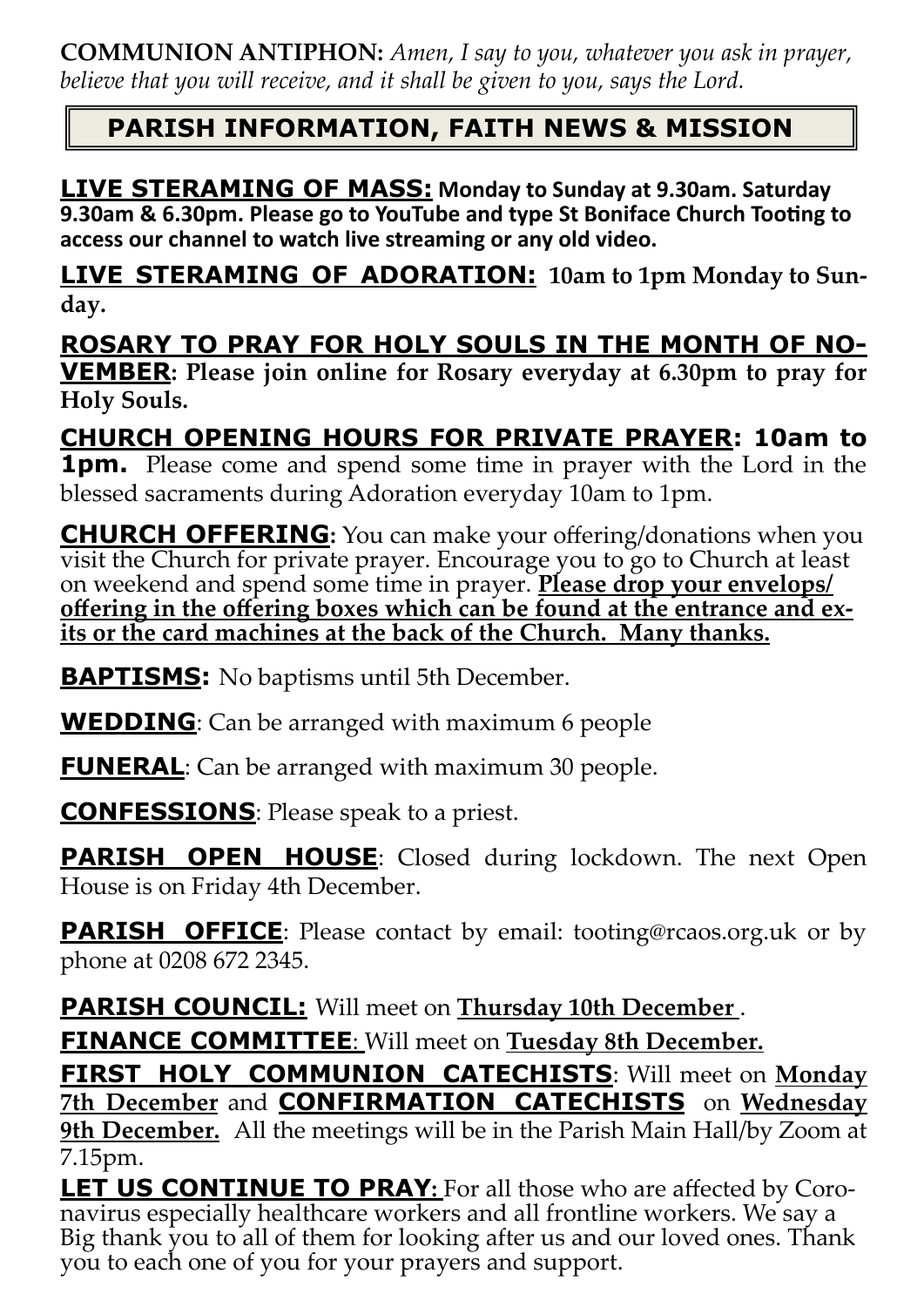# **RCIA: Zoom session is on this Monday at 7.15pm**

# **MONTH OF NOVEMBER: MONTH OF HOLY SOULS**

We dedicate this month in prayer and love for our loved ones who are departed from this world. We place their names on the Altar and celebrate at least one Mass everyday for them throughout this Month.

**BOOK OF REMEMBRANCE:** The Parish is keeping a **BOOK OF RE-MEMBRANCE** on the steps of the Sanctuary. Your close deceased family members names are inscribed in it in alphabetical order (SURNAME). Please spent a moment in prayer at the memorial.

**WE ARE SADDENED:** At the death of **Cecilia John** who died last week. She used come for evening Mass regularly, a generous benefactor and an active member of the Urdu Community. We offer our prayers to her and her family & community. **Her funeral is on Thursday 19th November at 12:30. Funeral of John Quinn is on Tuesday 17th November at 11am.**

**HOSPITAL VISITS:** A Catholic Priest is available for patients, staff & Visitors to St. George's Hospital, Fr. Mark Higgins, on 0208 725 3069. Messages can be left. In emergencies phone the switchboard on 020 8672 1255 to page the Catholic Priest, who can be reached 24/7. **Please note: No Mass in the hospital chapel during lockdown.**

**WE PRAY: for all staff who works in hospitals and care homes especially for our chaplains at George's Hospital.** 

*For all those who are celebrating their birthday this week the Parish wishes you a Happy Birthday and we join you to give thanks to God for the wonderful gift of life to you & you a special gift to us. The Parish also wishes every blessing to all the couples who are celebrating their wedding anniversary this week.*

#### **PARISH PRAYER LIST Please remember in your prayers all those on our parish prayer list.**

**The Sick:** Dessy, Helena O'Connor, Pat Nolan, Norah Bolger, Anne Scanlon, Fortunata D'Souza, Nigel Searle, Gordon King, Beverley King, Maria Fatima, Fernando, Michael Andrade, Rosaria Alfonso, Rosalie Hickey, Anastatsia Ogbonna, Nilojan Mariyathas, Tony Hardy, Esther Daley, Norman Mendonca, Irene Mendonca, Julianna Hayfron, Nino Abel, Albert Folvi, Marciana Tangcay, Geoff Blwyddin , Christina Grogan, Matilda Addison, Elizabeth Bosley, Janet Adams, Frances Brady, Maureen Connelly & Eli Lee Roberts.

**Death Anniversaries**: Valentine O'Donnell, Raymond D'Souza, Gloria Guillen and Marlo Luna, Eileen Lonergan, Ellen Mensah, Albert Massey, Victoria Conway, Louis Duchen, Ellen Beedell, Victor Todd, Rampersand Persand, William Perryman, Rose Greer, Marie Abbu, Danny Lynch, Peter Coopey, Thomas Walker, John Mallon, John Dunning, Anthony Lennon, Clayton Paul, Rufion De Souza, Sabina Flynn, Lionel Jordan. May they rest in peace – Amen. **May they rest in peace – Amen.**